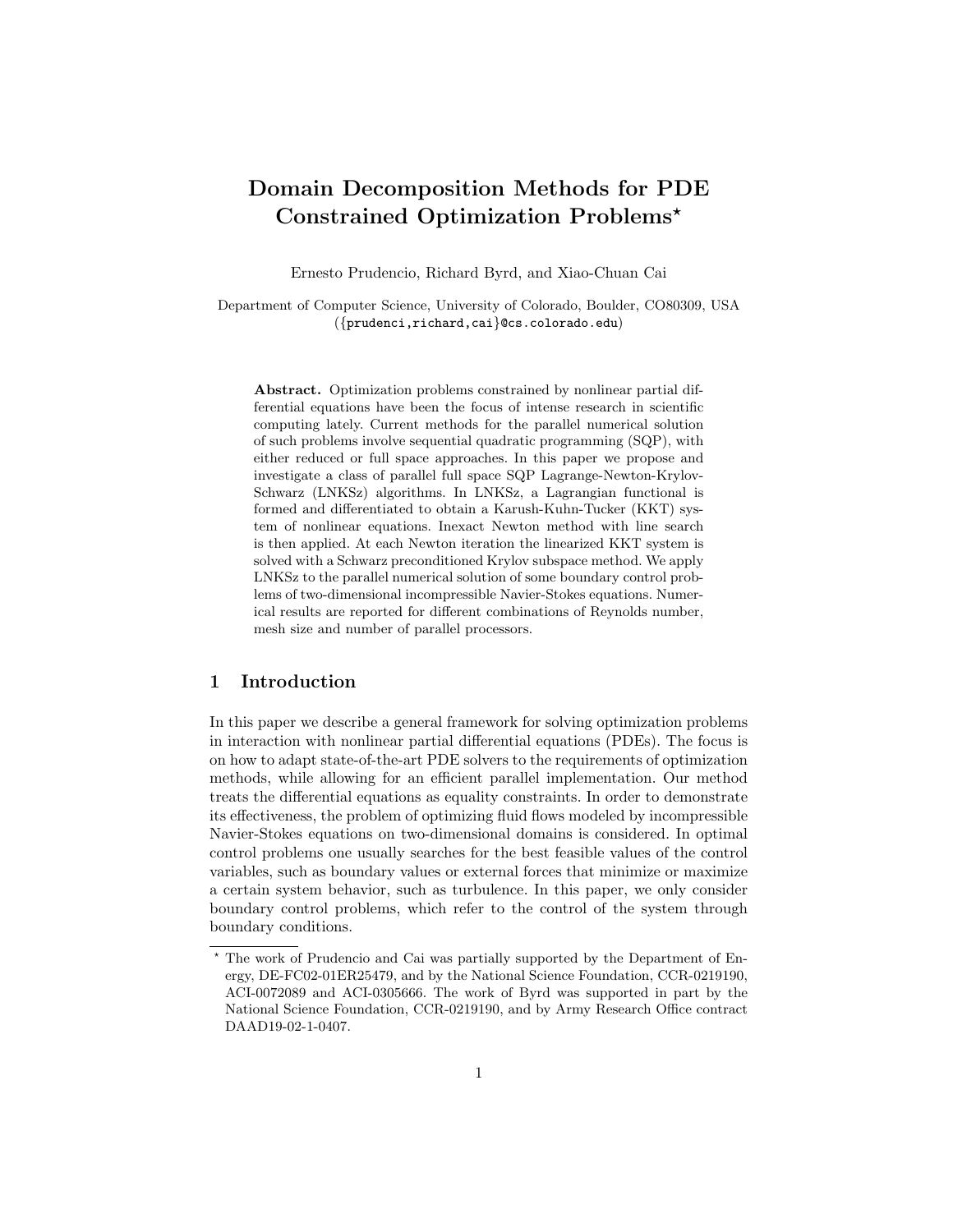Reduced space SQP methods have been the most widely used SQP approaches for PDE constrained problems until recently since they require much less memory, even though many sub-iterations are needed to converge the outeriterations and the parallel scalability is less ideal. As more powerful computer systems with lots of memory and many processors become available, full space methods seem to be more appropriate due to their increased scalability. One such method, Lagrange-Newton-Krylov-Schur (LNKSr), was introduced in [2, 3], where four block factorization based preconditioners, as well as globalization techniques and heuristics, are proposed and tested. In this paper we replace the Schur type preconditioner with an overlapping Schwarz method which has a better asymptotical convergence rate and is easier to use as a nonlinear preconditioner [6, 7] for highly nonlinear problems.

The rest of the paper is organized as follows. Section 2 discusses the numerical solution of optimal control problems with equality constraints. Section 3, the core of this paper, presents the full space SQP Lagrange-Newton-Krylov-Schwarz (LNKSz) method for the parallel numerical solution of such problems. Section 4 presents a boundary flow control problem, which is then solved in Section 5 with LNKSz. Numerical experiments are performed and analyzed for different combinations of Reynolds number, mesh size and number of parallel processors. Final conclusions are given in Section 6.

## 2 Optimal control with equality constraints

In this paper we focus on optimal control problems with equality constraints:

$$
\begin{cases}\n\min_{(\mathbf{s}, \mathbf{u}) \in \mathbf{S} \times \mathbf{U}} \mathcal{F}(\mathbf{s}, \mathbf{u}) \\
\text{s.t. } \mathbf{C}(\mathbf{s}, \mathbf{u}) = \mathbf{0} \in \mathbf{Y}.\n\end{cases}
$$
\n(2.1)

Here S and U are called state and control spaces respectively; the state variables s represent the state of the system being controlled; the control variables u represent the means one has to control the system; the objective or cost functional  $\mathcal{F}: \mathbf{S} \times \mathbf{U} \to \mathbb{R}$  to be minimized (or maximized) represents the reason why one wants to control the system; constraints  $C(s, u) = 0$  represent the system behavior and other constraints imposed to state and control variables.

The Lagrangian functional  $\mathcal{L} : \mathbf{S} \times \mathbf{U} \times \mathbf{Y}^* \to \mathbb{R}$  associated with (2.1) is defined by

$$
\mathcal{L}(\mathbf{s}, \mathbf{u}, \boldsymbol{\lambda}) \equiv \mathcal{F}(\mathbf{s}, \mathbf{u}) + \left\langle \boldsymbol{\lambda}, \mathbf{C}(\mathbf{s}, \mathbf{u}) \right\rangle_{\mathbf{Y}}, \quad \forall \ (\mathbf{s}, \mathbf{u}, \boldsymbol{\lambda}) \in \mathbf{S} \times \mathbf{U} \times \mathbf{Y}^*, \qquad (2.2)
$$

where  $\mathbf{Y}^*$  is the adjoint space of  $\mathbf{Y}, \langle \cdot, \cdot \rangle_{\mathbf{Y}}$  denotes the duality pairing and variables  $\lambda$  are called Lagrange multipliers or adjoint variables.

When the constraints are PDEs over a domain  $\Omega$ , the discretization necessary for the solution of (2.1) can occur at two different points of the logical development of an algorithm. In the first case one demonstrates that, if  $(\hat{\mathbf{s}}, \hat{\mathbf{u}})$ is a (local) solution of (2.1) then there exist Lagrange multipliers  $\hat{\lambda}$  such that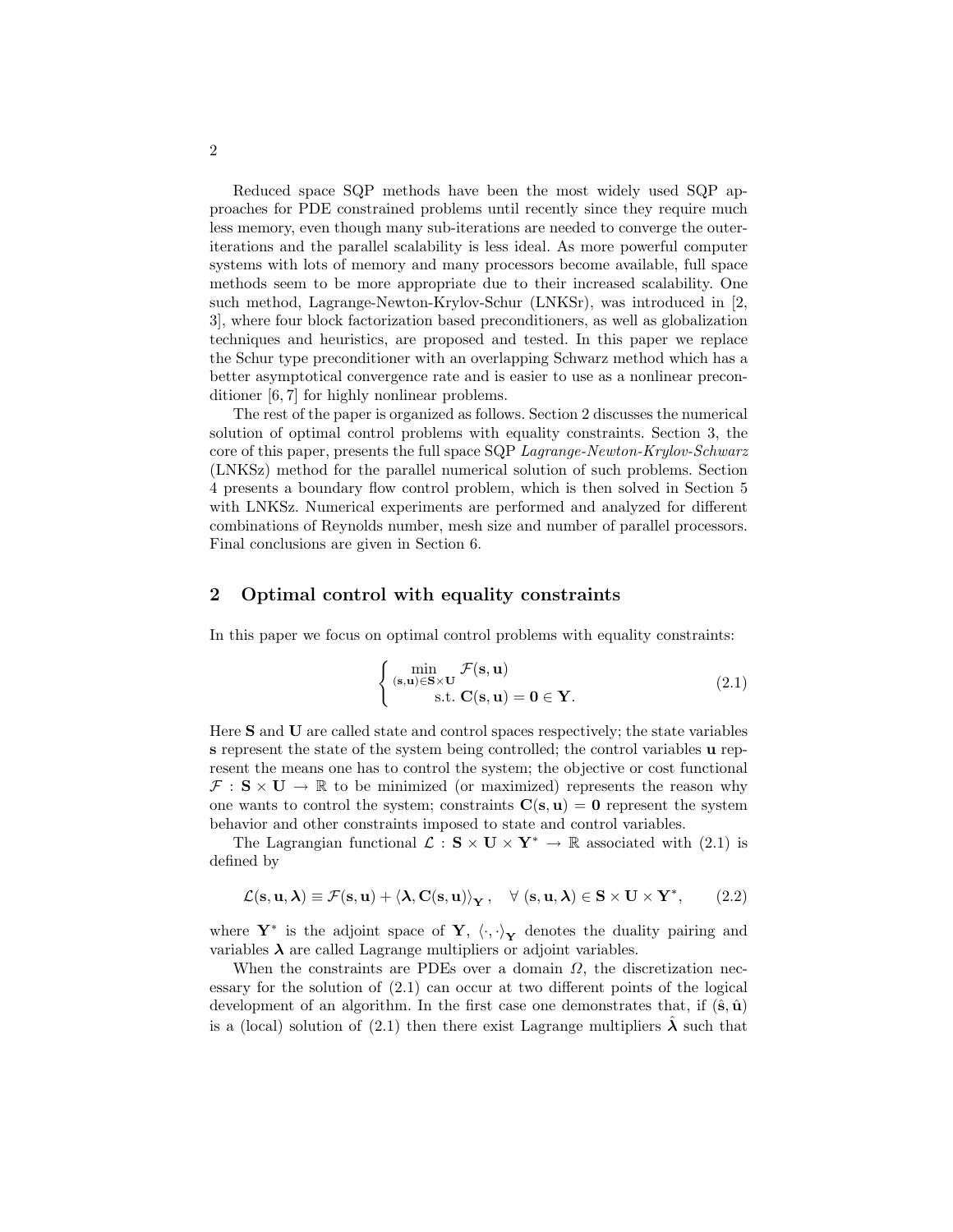$(\hat{\mathbf{s}}, \hat{\mathbf{u}}, \hat{\boldsymbol{\lambda}})$  is a critical point of L. So, under sufficient smoothness assumptions, one obtains, as necessary condition for a solution, a system of equations, called Karush-Kuhn-Tucker (KKT) or optimality system, which is then discretized, generating a finite dimensional system of nonlinear equations [14, 15, 18, 24].

In the second case one begins by creating a mesh  $\Omega_h$  of characteristic size  $h > 0$  and then discretizing problem  $(2.1)$ , obtaining a finite dimensional equality constrained optimization problem with  $S = \mathbb{R}^{n_{s,h}}$ ,  $U = \mathbb{R}^{n_{u,h}}$  and  $Y =$  $\mathbb{R}^{m_h} = \mathbf{Y}^*$ . Under sufficient smoothness conditions the KKT system becomes  $\nabla \mathcal{L}_h(\hat{\mathbf{s}}, \hat{\mathbf{u}}, \hat{\boldsymbol{\lambda}}) = \mathbf{0} \in \mathbb{R}^{n_{s,h}+n_{u,h}+m_h}$ . The theory for finite dimensional constrained optimization problems guarantees, under appropriate assumptions, the existence of such Lagrange multipliers  $\lambda$ . It should be pointed out that the discrete KKT systems from both approaches are *not* necessarily the same.

From now on, we only work with the second approach. For simplicity, let us omit the symbols "h" and "  $\hat{\cdot}$ ", and use the notations  $N \equiv n_s + n_u + m$  and  $\mathbf{X} \equiv (\mathbf{x}, \boldsymbol{\lambda}) \equiv (\mathbf{s}, \mathbf{u}, \boldsymbol{\lambda}) \in \mathbb{R}^N$ . The KKT system becomes

$$
\mathbf{F}(\mathbf{X}) \equiv \begin{pmatrix} \nabla_{\mathbf{x}} \mathcal{L} \\ \nabla_{\mathbf{\lambda}} \mathcal{L} \end{pmatrix} = \begin{pmatrix} \nabla \mathcal{F} + [\mathbf{\nabla} \mathbf{C}]^T \mathbf{\lambda} \\ \mathbf{C}(\mathbf{s}, \mathbf{u}) \end{pmatrix} = \begin{pmatrix} \nabla_{\mathbf{s}} \mathcal{F} + [\mathbf{\nabla}_{\mathbf{s}} \mathbf{C}]^T \mathbf{\lambda} \\ \nabla_{\mathbf{u}} \mathcal{F} + [\mathbf{\nabla}_{\mathbf{u}} \mathbf{C}]^T \mathbf{\lambda} \\ \mathbf{C}(\mathbf{s}, \mathbf{u}) \end{pmatrix} = \mathbf{0}, \quad (2.3)
$$

where  $\mathbf{F} : \mathbb{R}^N \to \mathbb{R}^N$ ,  $\nabla_{\mathbf{x}} \mathcal{L}$  denotes the gradient of  $\mathcal{L}$  w.r.t. state and control variables, with similar meaning holding for  $\nabla_{\lambda} \mathcal{L}, \nabla_{s} \mathcal{F}$  and  $\nabla_{u} \mathcal{F}, \nabla C$  denotes the Jacobian of C and  $\nabla_s$ C and  $\nabla_u$ C denote the Jacobian of C w.r.t. state and control variables, respectively. In (2.3), we refer to the first equation as the adjoint equation, the second as the control equation, the third as the state equation or the forward problem, and  $\nabla_s \mathbf{C}$  as the linearized forward operator.

System (2.3) can be solved with an inexact Newton method [12, 13]. Given an initial guess  $\mathbf{X}^{(0)}$ , at each iteration  $k = 0, 1, 2, \dots$  an approximate solution

$$
\mathbf{p}^{(k)}\equiv\left(\mathbf{p}_{\mathbf{x}}^{(k)},\mathbf{p}_{\boldsymbol{\lambda}}^{(k)}\right)\equiv\left(\mathbf{p}_{\mathbf{s}}^{(k)},\mathbf{p}_{\mathbf{u}}^{(k)},\mathbf{p}_{\boldsymbol{\lambda}}^{(k)}\right)
$$

of the linearized KKT system

$$
\left[\mathbf{K}^{(k)}\right] \mathbf{p}^{(k)} = -\mathbf{F}^{(k)} \tag{2.4}
$$

is computed, where  $\mathbf{K}^{(k)} = \nabla \mathbf{F}(\mathbf{X}^{(k)})$  and  $\mathbf{F}^{(k)} = \mathbf{F}(\mathbf{X}^{(k)})$ . The KKT matrix  $\mathbf{K}^{(k)}$  is the transpose of the Hessian of the Lagrangian  $\mathcal{L}$ , is symmetric indefinite under sufficient smoothness assumptions and can be computed by a finite difference approximation. If  $\nabla C^{(k)}$  has full rank and  $\nabla_{xx} \mathcal{L}^{(k)}$  is positive definite in the tangent space of the constraints (i.e.,  $\mathbf{d}^T[\nabla_{\mathbf{x}\mathbf{x}}\mathcal{L}^{(k)}]\mathbf{d} > 0$  for all  $\mathbf{d} \neq \mathbf{0}$  such that  $[\nabla \mathbf{C}^{(k)}] \mathbf{d} = \mathbf{0}$ , then we can interpret the solution  $(\mathbf{p}_{\mathbf{x}}^{(k)}, \mathbf{p}_{\mathbf{\lambda}}^{(k)})$  $\lambda^{(\kappa)}$  of (2.4) as being the unique solution and respective Lagrange multipliers of

$$
\left\{\begin{aligned} & \min_{\mathbf{p_x}\in\mathbf{S}\times\mathbf{U}}\tfrac{1}{2}\mathbf{p_x}^T[\boldsymbol{\nabla}_{\mathbf{x}\mathbf{x}}\mathcal{L}^{(k)}]\mathbf{p_x}+\left(\nabla_{\mathbf{x}}\mathcal{L}^{(k)}\right)^T\mathbf{p_x} \\ & \text{s.t.}\left[\boldsymbol{\nabla}\mathbf{C}^{(k)}\right]\mathbf{p_x}+\mathbf{C}^{(k)}=\mathbf{0}\in\mathbf{Y}. \end{aligned}\right.
$$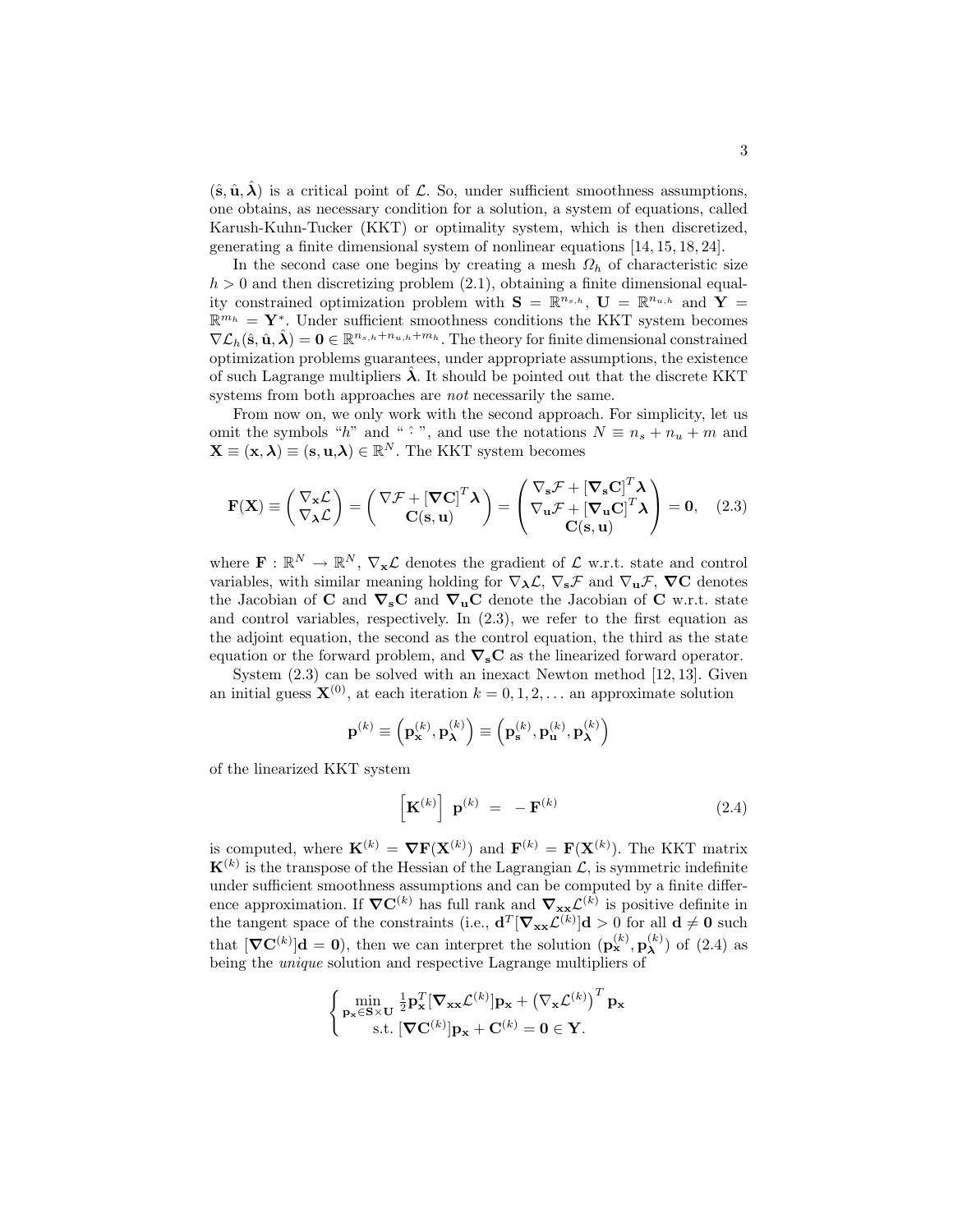This interpretation justifies the use of terminology sequential quadratic program $ming$  (SQP) for methods involving  $(2.4)$ , [19].

After approximately solving (2.4), one may use a globalization method like line search or trust region. In this study we focus on a line search approach, where the next iterate is  $\mathbf{X}^{(k+1)} = \mathbf{X}^{(k)} + \alpha^{(k)} \mathbf{p}^{(k)}$  and the step length  $\alpha^{(k)}$  is selected by backtracking until the sufficient decrease condition

$$
\phi(\mathbf{X}^{(k)} + \alpha^{(k)} \mathbf{p}^{(k)}) \leq \phi(\mathbf{X}^{(k)}) + \alpha^{(k)} c_1 \left(\nabla \phi(\mathbf{X}^{(k)})\right)^T \mathbf{p}^{(k)} \tag{2.5}
$$

is satisfied. Here  $\phi$  is a merit function and  $c_1$  is a constant satisfying  $0 < c_1 <$  $1/2$ . For constrained optimization, merit functions such as  $l_1$  or augmented Lagrangian are most commonly used. In contrast to the standard merit function  $\|\mathbf{F}(\mathbf{X})\|_2^2/2$ , which is commonly used for systems of nonlinear equations, these merit functions try to balance the sometimes conflicting goals of reducing the objective function and satisfying the constraints [19]. We use the augmented Lagrangian  $\phi_{AL} : \mathbb{R}^N \to \mathbb{R}$  in our experiments in this paper. Given a penalty parameter  $\rho > 0$ , it is defined by

$$
\phi_{AL}(\mathbf{X};\rho) = \mathcal{L}(\mathbf{s}, \mathbf{u}, \boldsymbol{\lambda}) + \frac{\rho}{2} \|\mathbf{C}(\mathbf{s}, \mathbf{u})\|_2^2 \quad \forall \mathbf{X} = (\mathbf{s}, \mathbf{u}, \boldsymbol{\lambda}) \in \mathbf{S} \times \mathbf{U} \times \mathbf{Y}.
$$

At iteration k,  $\rho = \rho^{(k)}$  must be such that we obtain descent directions  $\mathbf{p}^{(k)}$ , i.e.,

$$
(\nabla \phi_{AL}(\mathbf{X}^{(k)}; \rho^{(k)}))^T \mathbf{p}^{(k)} = (\nabla \mathcal{L}^{(k)})^T \mathbf{p}^{(k)} + \rho^{(k)} \mathbf{C}^{(k)}^T [\nabla \mathbf{C}^{(k)}] \mathbf{p}_{\mathbf{x}}^{(k)} < 0. \quad (2.6)
$$

Since  $\mathbf{C}^{(k)}^{\mathrm{T}}[\nabla \mathbf{C}^{(k)}]\mathbf{p}_{\mathbf{x}}^{(k)} = -\|\mathbf{C}^{(k)}\|_2^2$  for an exact step, it is reasonable to expect

$$
\mathbf{C}^{(k)}^{\mathbf{T}}[\nabla \mathbf{C}^{(k)}] \mathbf{p}_{\mathbf{x}}^{(k)} < 0 \tag{2.7}
$$

for approximate steps, if  $\mathbf{C}^{(k)} \neq \mathbf{0}$  and the tolerances for the Krylov subspace method are small enough and the preconditioner is good enough to guarantee that the Krylov subspace method does not stop by achieving the maximum allowed number of iterations. If (2.7) does not hold we can continue the Krylov iterations, with eventual smaller tolerances, until it does. Once (2.7) holds, we then use a fairly common strategy where we demand  $\rho^{(k)}$  to satisfy

$$
(\nabla \phi_{AL}(\mathbf{X}^{(k)};\rho^{(k)}))^T \mathbf{p}^{(k)} \leqslant \frac{\rho^{(k)}}{2} \mathbf{C}^{(k)}^{\mathbf{T}} [\nabla \mathbf{C}^{(k)}] \mathbf{p}_{\mathbf{x}}^{(k)},
$$

that is,

$$
\rho^{(k)} \geqslant \overline{\rho}^{(k)} = -2 \frac{(\nabla \mathcal{L}^{(k)})^T \mathbf{p}^{(k)}}{\mathbf{C}^{(k)}} \frac{\mathbf{p}^{(k)}}{\mathbf{C}^{(k)}} \mathbf{p}^{(k)}}.
$$

We then choose

$$
\rho^{(k)} = \max{\{\overline{\rho}^{(k)}, \rho^{(k-1)}\}},
$$

where  $\rho^{(-1)} > 0$  is a given positive value.

However, if  $\mathbf{C}^{(k)} = \mathbf{0}$  then there is no way to guarantee a descent direction. This is a fundamental issue with line search methods. Some algorithms handle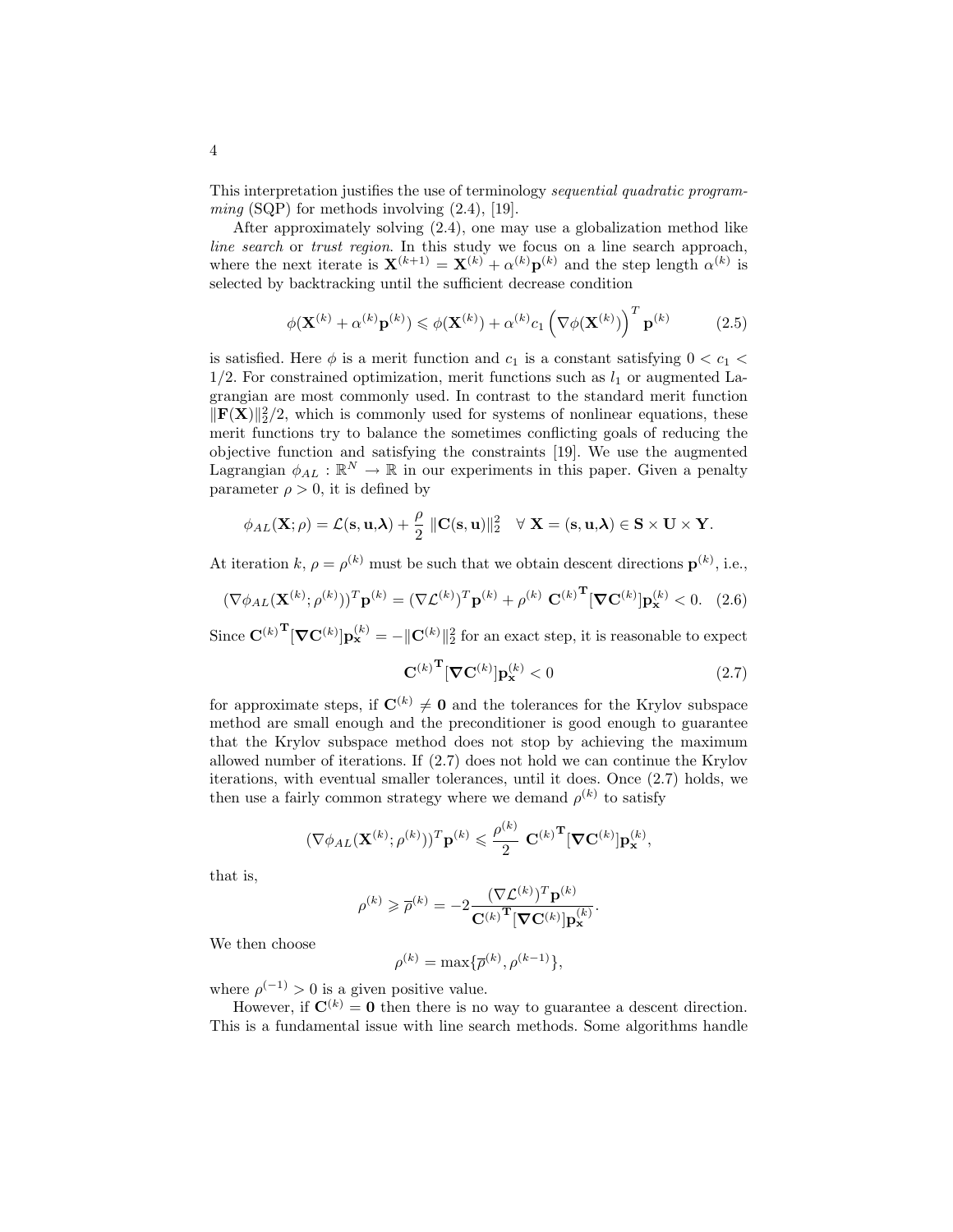this by modifying the Hessian to make it positive definite on the null space of  $\nabla C^{(k)}$ , but for problems of the size we are considering there is no efficient way to check positive definiteness.

In all tests described in this paper, (2.7) held for every step generated, as long as we made the absolute Krylov tolerance small enough that at least one Krylov iteration was performed. In addition, it is worth noting that, in each run, the value of  $\rho^{(k)}$  became fixed before 60% of the iterations had been made. Thus the heuristic merit parameter updating strategy described above appeared to work well for the examples of this paper.

# 3 Parallel full space SQP Lagrange-Newton-Krylov-Schwarz

A key element of a successful full space approach is the preconditioning of the Jacobian of the KKT system, which is indefinite and extremely ill-conditioned. A good preconditioner has to be able to substantially reduce the condition number and, at the same time, to provide good scalability, so that the potential of massively parallel computers can be realized. The Schur complement preconditioner used in LNKSr [2, 3] is an operator-splitting type technique, in which a sequential block elimination step is needed to form the Schur complement w.r.t. the control variable. In contrast to operator-splitting, Schwarz type preconditioners are fully coupled in the sense that all variables are treated equally and the partition is based completely on the physical domain  $\Omega$ . Because there is no need to eliminate any variables from the system, there is one less sequential step in the preconditioning process. Another advantage of LNKSz method is that it does not demand  $m = n_s$ . With LNKSz we can, for instance, deal directly with full [17] boundary control problems, where an equation like  $(4.3)$  is explicitly added to the constraints.

Schwarz preconditioners can be used in one-level or multi-level approaches and, at each case, with a combination of additive and/or multiplicative algorithms [23]. In this paper we deal with one-level additive algorithms only. Let  $\Omega \subset \mathbb{R}^2$  be a bounded open domain on which the control problem is defined. We only consider simple box domains with uniform mesh of characteristic size h here. To obtain the overlapping partition, we first partition the domain into non-overlapping subdomains  $\Omega_j^0$ ,  $j = 1, \cdots, N_s$ . Then we extend each subdomain  $\Omega_j^0$  to a larger subdomain  $\Omega_j^{\delta}$ , i.e.,  $\Omega_j^0 \subset \Omega_j^{\delta}$ . Here  $\delta > 0$  indicates the size of the overlap. Only simple box decomposition is considered in this paper; i.e., all the subdomains  $\Omega_j^0$  and  $\Omega_j^{\delta}$  are rectangular and made up of integral number of fine mesh cells. For boundary subdomains, we simply cut off the part that is outside Ω. Let  $H > 0$  denote the characteristic diameter of subdomains  $Ω<sub>j</sub>$ . Let N,  $N_j^0$  and  $N_j^{\delta}$  denote the number of degrees of freedom associated to  $\Omega$ ,  $\Omega_j^0$  and  $\Omega_j^{\delta}$ , respectively. Let **K** be a  $N \times N$  matrix of a linear system that needs to be solved during the numerical solution process of the differential problem. For each subdomain  $\Omega_j^0$ , we define  $\mathbf{R}_j^0$  as an  $N_j^0 \times N_j^0$  block sub-identity matrix whose diagonal element,  $(\mathbf{R}_j^0)_{k,k}$ , is either an  $d \times d$  identity matrix if the mesh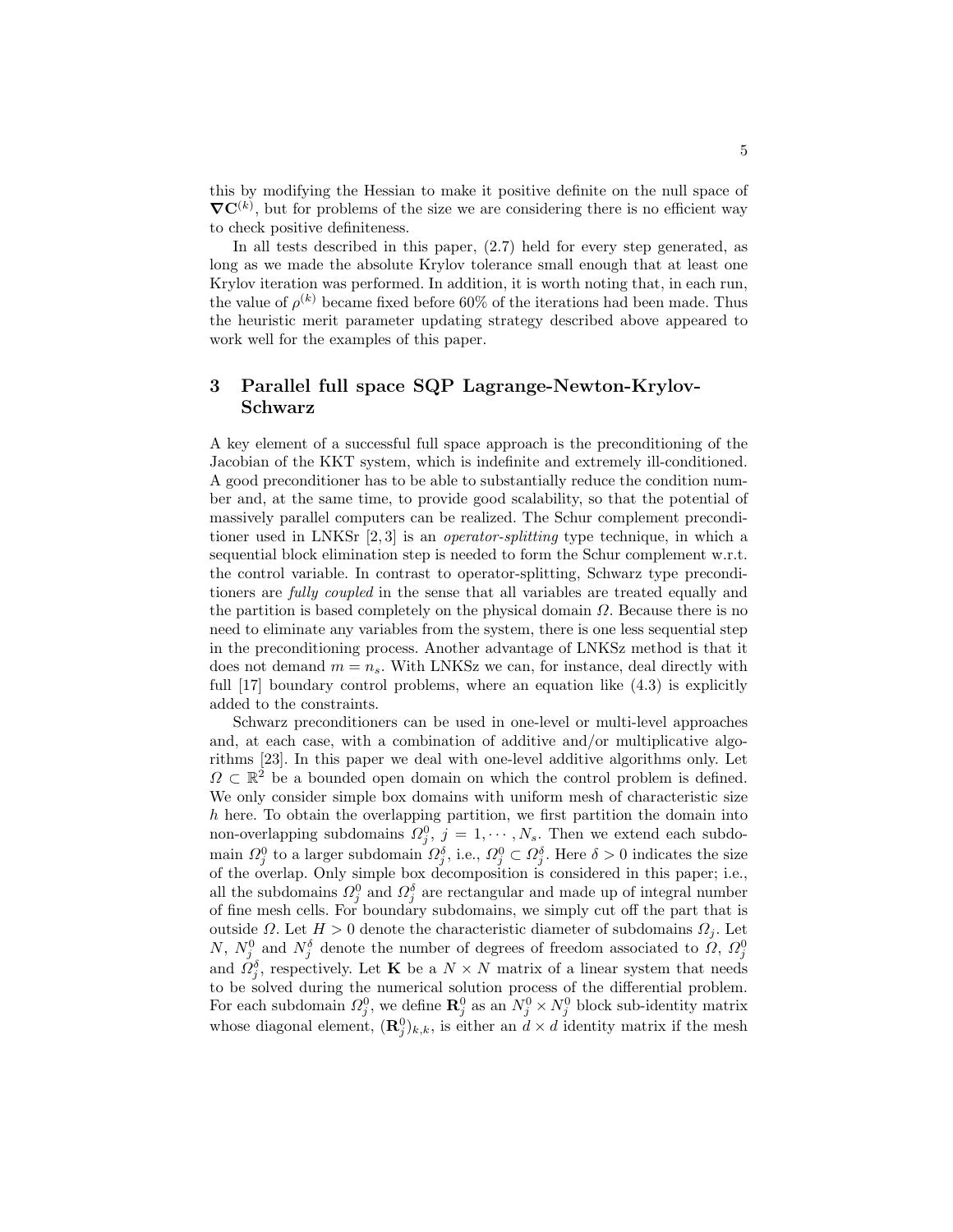point  $x_k \in \Omega_j^0$  or a  $d \times d$  zero matrix if  $x_k$  is outside of  $\Omega_j^0$ , where d indicates the degree of freedom per mesh point. Similarly we introduce a block sub-identity matrix  $(\mathbf{R}_{j}^{\delta})_{k,k}$  for each  $\Omega_{j}^{\delta}$ . The multiplication of  $\mathbf{R}_{j}^{\delta}$  with a vector will zero out all of its components outside of  $\Omega_j^{\delta}$ . We denote by  $\mathbf{K}_j$  the subdomain matrix given by

$$
\mathbf{K}_{j} = \mathbf{R}_{j}^{\delta} \mathbf{K} (\mathbf{R}_{j}^{\delta})^{T}.
$$

Let  $\mathbf{B}_j^{-1}$  be either a subspace inverse of  $\mathbf{K}_j$  or a preconditioner for  $\mathbf{K}_j$ . The classical one-level additive Schwarz preconditioner  **for <b>K** is defined as

$$
\mathbf{B}_{asm}^{-1}=\sum_{j=1}^{N_s}\ \mathbf{R}_j^{\delta}\mathbf{B}_j\mathbf{}^{-1}\mathbf{R}_j^{\delta}.
$$

In addition to this standard additive Schwarz method (ASM) described above, we also consider the newly introduced restricted version (RAS) of the method [4, 8]. For some applications, the restricted version requires less communication time since one of the restriction or extension operations does not involve any overlap. The RAS preconditioner is defined as

$$
\mathbf{B}_{ras}^{-1} = \sum_{j=1}^{N_s} \; \mathbf{R}_j^{\delta} \mathbf{B}_j{}^{-1} \mathbf{R}_j^0.
$$

Some numerical comparisons of the ASM and RAS are presented later in the paper.

When the Schwarz preconditioner is applied to symmetric positive definite systems arising from the discretization of elliptical problems in  $H_0^1(\Omega)$ , the condition number  $\kappa$  of the preconditioned system satisfies  $\kappa \leq C(1 + H/\delta)/H^2$ , where C is independent of h, H,  $\delta$  and the shapes of  $\Omega$  and  $\Omega_j^{\delta}$  [23], that is, a Schwarz preconditioned Krylov subspace method is expected to have the following properties:

The number of iterations grows approximately proportional to  $1/H$ ; (3.1)

If  $\delta$  is maintained proportional to H, the number of iterations is (3.2)

bounded independently of h and  $H/h$  (a parameter related to

the number of degrees of freedom of each subproblem);

The convergence gets better as  $\delta$  is increased. (3.3)

Theoretically, results (3.1)-(3.3) may not be applied immediately to Krylov subspace methods, e.g. GMRES [22], for the solution of indefinite linearized KKT systems. Nonetheless, we carefully examine all the properties in our numerical experiments. In particular, let  $l$  be the average number of Schwarz preconditioned GMRES iterations per linearized KKT system. We look for the following scalability properties:

For fixed 
$$
h
$$
 and  $\delta$ ,  $l$  increases as  $H$  decreases; (3.4)

For fixed H and  $\delta$ ,  $\overline{l}$  is not very sensitive to the mesh refinement; (3.5)

For fixed h and H,  $\overline{l}$  decreases as  $\delta$  increases. (3.6)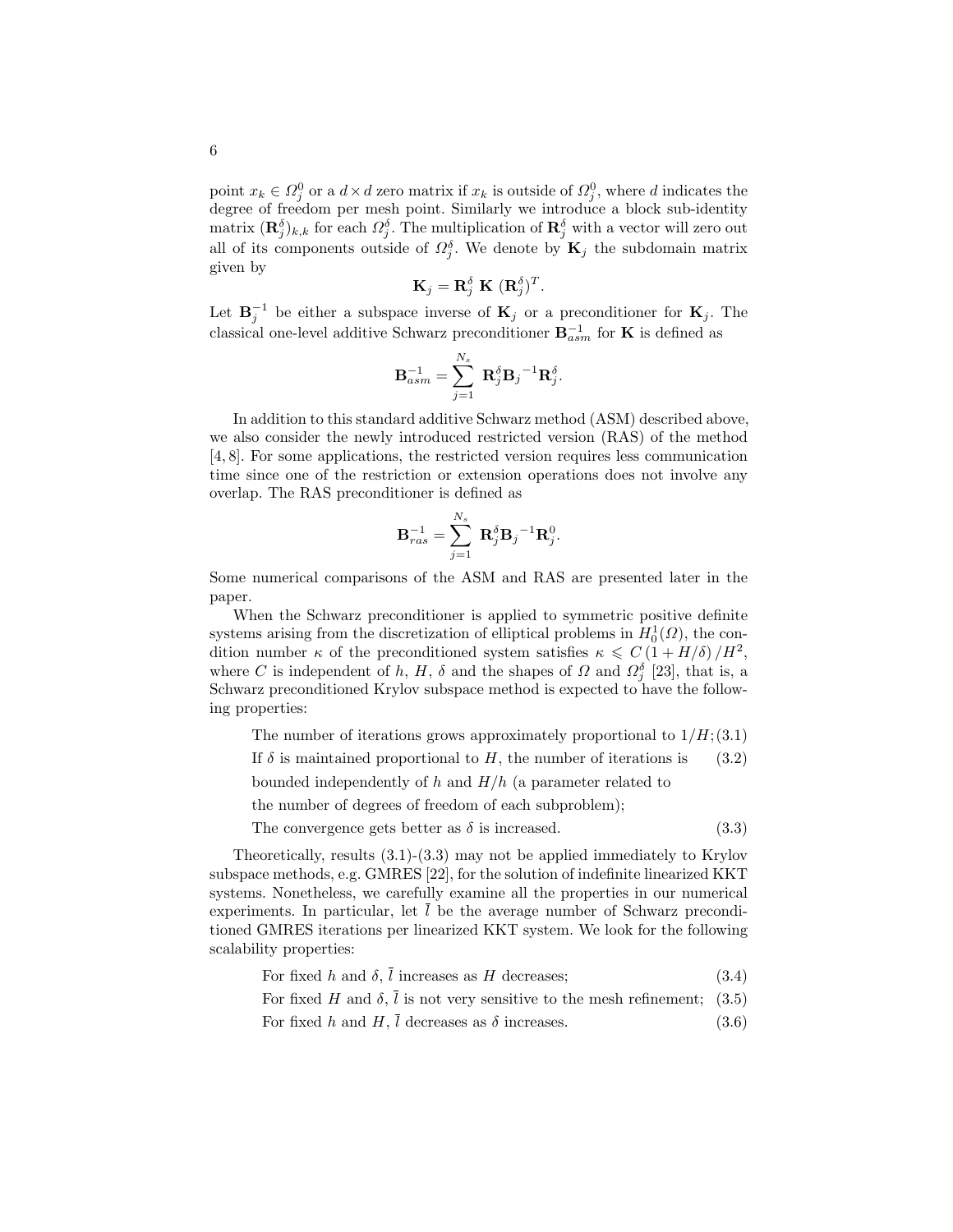#### 4 Boundary control of incompressible Navier-Stokes flows

In this section we discuss the boundary control of the two-dimensional steadystate incompressible Navier-Stokes equations in the velocity-vorticity formulation [21]. The velocity is denoted by  $\mathbf{v} = (v_1, v_2)$  and the vorticity by  $\omega$ . Let  $\Omega$ be an open and bounded polygonal domain in the plane,  $\Gamma = \partial\Omega$  its boundary and  $\nu$  the unit outward normal vector along  $\Gamma$ . Let **f** be a given external force defined in  $\Omega$ . Re is the Reynolds number and curl  $\mathbf{f} = -\frac{\partial f_1}{\partial x_2} + \frac{\partial f_2}{\partial x_1}$ . A boundary control problem consists on finding  $(v_1, v_2, \omega, u_1, u_2)$  such that the minimization

$$
\min_{(\mathbf{s}, \mathbf{u}) \in \mathbf{S} \times \mathbf{U}} \mathcal{F}(\mathbf{s}, \mathbf{u}) = \frac{1}{2} \int_{\Omega} \omega^2 \ d\Omega + \frac{c}{2} \int_{\Gamma_{u, 1}} u_1^2 \ d\Gamma + \frac{c}{2} \int_{\Gamma_{u, 2}} u_2^2 \ d\Gamma \tag{4.1}
$$

is achieved subject to the constraints

$$
\begin{cases}\n-\Delta v_1 - \frac{\partial \omega}{\partial x_2} & = 0 & \text{in } \Omega, \\
-\Delta v_2 + \frac{\partial \omega}{\partial x_1} & = 0 & \text{in } \Omega, \\
-\Delta \omega + Re \, v_1 \frac{\partial \omega}{\partial x_1} + Re \, v_2 \frac{\partial \omega}{\partial x_2} - Re \, \text{curl } \mathbf{f} = 0 & \text{in } \Omega, \\
v_i - v_{D,i} & = 0 & \text{on } \Gamma_{D,i}, \quad i = 1, 2, \\
v_i - u_i & = 0 & \text{on } \Gamma_{u,i}, \quad i = 1, 2, \\
\omega + \frac{\partial v_1}{\partial x_2} - \frac{\partial v_2}{\partial x_1} & = 0 & \text{on } \Gamma, \\
\int_{\Gamma} \mathbf{v} \cdot \mathbf{v} \, d\Gamma & = 0, & \end{cases}
$$
\n(4.2)

where, for  $i = 1, 2, T = \Gamma_{D,i} \cup \Gamma_{u,i}, \Gamma_{D,i}$  is the part of the boundary where the  $v_i$  velocity component is specified through a Dirichlet condition with a prescribed velocity  $v_{D,i}$ , and  $\Gamma_{u,i}$  is the part of the boundary where the  $v_i$  velocity component is specified through a Dirichlet condition with a control velocity  $u_i$ . The positive constant parameter  $c$  is used to adjust the relative importance of the control norms on achieving the minimization, so indirectly constraining the size of those norms. The physical objective behind problem  $(4.1)-(4.2)$  is the minimization of turbulence [16, 17]. The last constraint, given by

$$
\int_{\Gamma} \mathbf{v} \cdot \boldsymbol{\nu} \, d\Gamma = 0,\tag{4.3}
$$

is necessary for the consistency with the physical law of mass conservation. So the control  $\mathbf{u} = (u_1, u_2)$  cannot be any control: it must belong to the space of functions satisfying (4.3). We denote problems like  $(4.1) - (4.2)$ , where controls are allowed to assume nonzero normal values at the boundary, as full boundary control problems (BCPs), [17]. In these kind of problems one has  $m \neq n_s$  due to the extra constraint (4.3). This fact also complicates the parallel finite differences approximation of Jacobian matrices, since one does not have only PDEs (i.e., equations with local behavior) anymore. One can also deal with tangential BCPs, where the control is allowed to be just tangential to the boundary and the velocity  $\mathbf{v}_b = (v_{b,1}, v_{b,2}),$  defined as, for  $i = 1, 2,$ 

$$
v_{b,i} = \begin{cases} v_{D,i} \text{ on } \Gamma_{D,i}, \\ 0 \text{ on } \Gamma \setminus \Gamma_{D,i}, \end{cases}
$$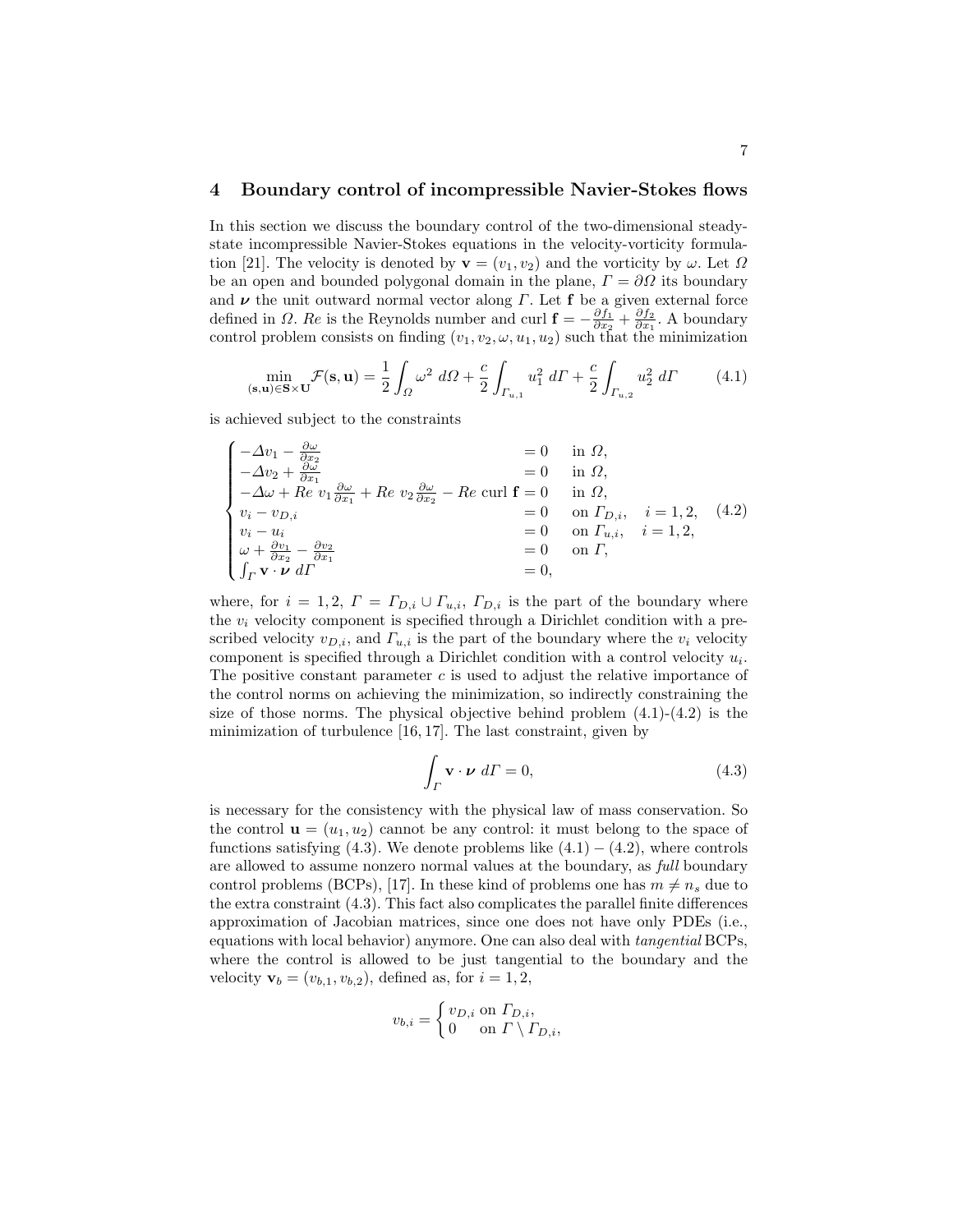is assumed to satisfy  $\int_{\Gamma} \mathbf{v}_b \cdot \boldsymbol{\nu} d\Gamma = 0$ , and so,  $m = n_s$ . Since tangential BCPs restrict even more the space where the control  $\mathbf{u} = (u_1, u_2)$  can exist, one naturally expects better objective function values with full BCPs. In this paper we only study tangential boundary control problems.

#### 5 Numerical experiments

We consider both a simulation and a tangential BCP over the cavity  $\Omega = (0,1) \times$  $(0, 1)$ , with

$$
\mathbf{f} = \begin{pmatrix} -\sin^2(\pi x_1) \cos(\pi x_2) \sin^2(\pi x_2) \\ \sin^2(\pi x_2) \cos(\pi x_1) \sin^2(\pi x_1) \end{pmatrix}
$$

.

The simulation problem has slip boundary conditions. In the case of the tangential BCP, the objective function has  $c = 10^{-2}$  and  $\Gamma_{u,1} = \Gamma_{u,2} = \Gamma$ . We run flow problems for  $Re = 200$  and  $Re = 250$ .

To discretize the flow problems, we use a five-point second order finite difference method on a uniform mesh. All derivative terms of interior PDEs are discretized with a second order central difference scheme. The boundary condition  $\omega + \partial v_1/\partial x_2 - \partial v_2/\partial x_1 = 0$  on  $\Gamma$  is also discretized with a second order approximation [20].

In all experiments, the Jacobian matrix is constructed approximately using a multi-colored central finite difference method with step size  $10^{-5}$ , [9]. For control problems, central finite differences provide KKT matrices closer to be symmetric than the ones computed by forward finite differences. To solve the Jacobian systems we use restarted GMRES with an absolute tolerance equal to  $10^{-6}$ , a relative tolerance equal to  $10^{-4}$ , a restart parameter equal to 90 and a maximum number of iterations equal to 5000. The GMRES tolerances are checked over preconditioned residuals. Regarding the one-level additive Schwarz preconditioner, the number of subdomains is equal to the number of processors and the extended subdomain problems have zero Dirichlet interior boundary conditions and are solved with sparse LU. Line search with the merit function defined in Section 2 is performed with cubic backtracking, with  $c_1 = 10^{-4}$  in (2.5) and a minimum allowed step length  $\alpha^{(k)}$  equal to 10<sup>-6</sup>. For augmented Lagrangian merit functions we follow the strategy explained in Section 2 with  $\rho^{(-1)}$ =10. For Newton iterations we use an absolute stopping tolerance equal to  $10^{-6}$  and a relative tolerance equal to  $10^{-10}$  times the initial residual. The maximum allowed number of Newton iterations is 100.

All tests were performed on a cluster of Linux PCs and our parallel software was developed using the Portable, Extensible Toolkit for Scientific Computing (PETSc) library [1], from Argonne National Laboratory. Our main concern is the scalability of the algorithms in terms of the linear and nonlinear iteration numbers. CPU times are also reported, but they should not be taken as a reliable measure of the scalability of the algorithms because our network is relatively slow and is shared with other processes.

Results are grouped into tables according to a unique combination of problem type (simulation or control), Reynolds number Re, ASM type (standard or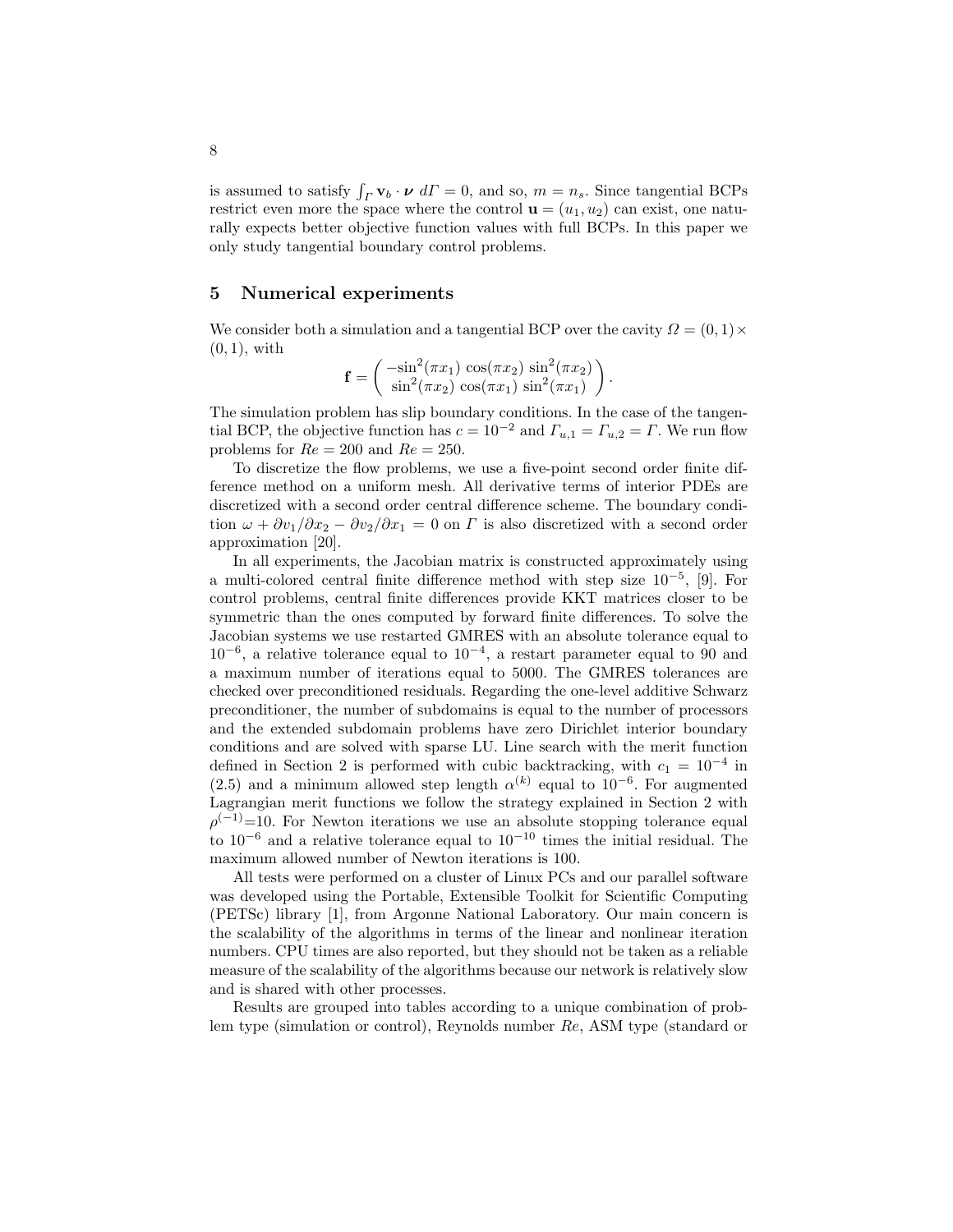restricted), overlap  $\delta$  and merit function (standard or augmented Lagrangian). Each table presents results for nine situations, related to three different sizes of meshes (parameter  $h$ ) and three different numbers of processors (parameter  $H$ ). For each case we report:

- the total number of Newton iterations:  $n$ ,
- the average number of GMRES iterations per Newton iteration:  $\overline{l}$ ,
- the total CPU time in seconds spent on all Newton iterations:  $t_n$ ,
- the average CPU time, in seconds, per Newton iteration, spent on solving for the Newton steps:  $\bar{t}_l$ .

For each table we compare the behavior of  $\overline{l}$  against (3.4)-(3.6). Predictions (3.4) and (3.5) can be checked by observing the values of  $\overline{l}$  in a column (fixed h and δ) and in a row (fixed H and δ), respectively. Prediction (3.6) can be checked by observing the values of  $\overline{l}$  at the same situation (fixed problem type, Re, ASM type, merit function, H and h) in different tables (different  $\delta$ ). We also compare approximate values of

$$
\|\omega\|_h^2 = \int_{\Omega_h} \omega^2 \ d\Omega_h. \tag{5.1}
$$

Table 1 presents results for the simulation problem with  $Re = 200$ . The preconditioner is ASM with  $\delta = 1/64$  and the standard merit function is used in the line search. The total number of Newton iterations does not change with the mesh size or the number of processors. The average number of Krylov iterations per Newton iteration changes as expected in predictions (3.4) and (3.5).

The next three tables present results for the tangential BCP with  $Re = 200$ . An augmented Lagrangian merit function is used in the line search. Several different overlap values are used in the ASM preconditioner and the results are summarized as follows: Table 2 for  $\delta = 1/64$ , Table 3 for  $\delta = 1/32$  and Table 4 for  $\delta = 1/16$ . Changes on the total number of Newton iterations w.r.t. the mesh size and the number of processors are not pronounced. We observe that  $l$  follows (3.6). With the same  $\delta$  used on the simulation problem, we can see in Table 2 that the average number of GMRES iterations is now more sensitive to both  $h$ and, especially,  $H$ . Table 3 is the one where l best follows both  $(3.4)$  and  $(3.5)$ and the CPU times  $t_n$  and  $\bar{t}_l$  for the finest mesh decrease with the increase on the number of processors. Table 4 shows that if  $\delta$  gets too big then the consequent decrease on  $\overline{l}$  might not compensate the increased time taken by sparse LU on the larger extended subdomains; that is,  $\bar{t}_l$  increases. Comparing values of  $\bar{t}_l$  in Tables 2 and 3 with the values in Table 1, we see that the average time spent on computing  $p^{(k)}$  can be more than 10 times bigger in control problems than in simulation problems on the same mesh, instead of being around  $8/3 \approx 3$  times bigger, in accordance to the ratio between the number of variables per mesh point on control problems and on simulation problems.

As reported before we use a GMRES relative tolerance of  $1.0 \times 10^{-4}$ , a GMRES absolute tolerance of  $1.0 \times 10^{-6}$  and a Newton absolute tolerance of  $1.0 \times 10^{-6}$ . Case "(\*)" in Table 3, however, gives results for a Newton absolute tolerance of  $1.2 \times 10^{-6}$ . When a Newton absolute tolerance of  $1.0 \times 10^{-6}$  is used,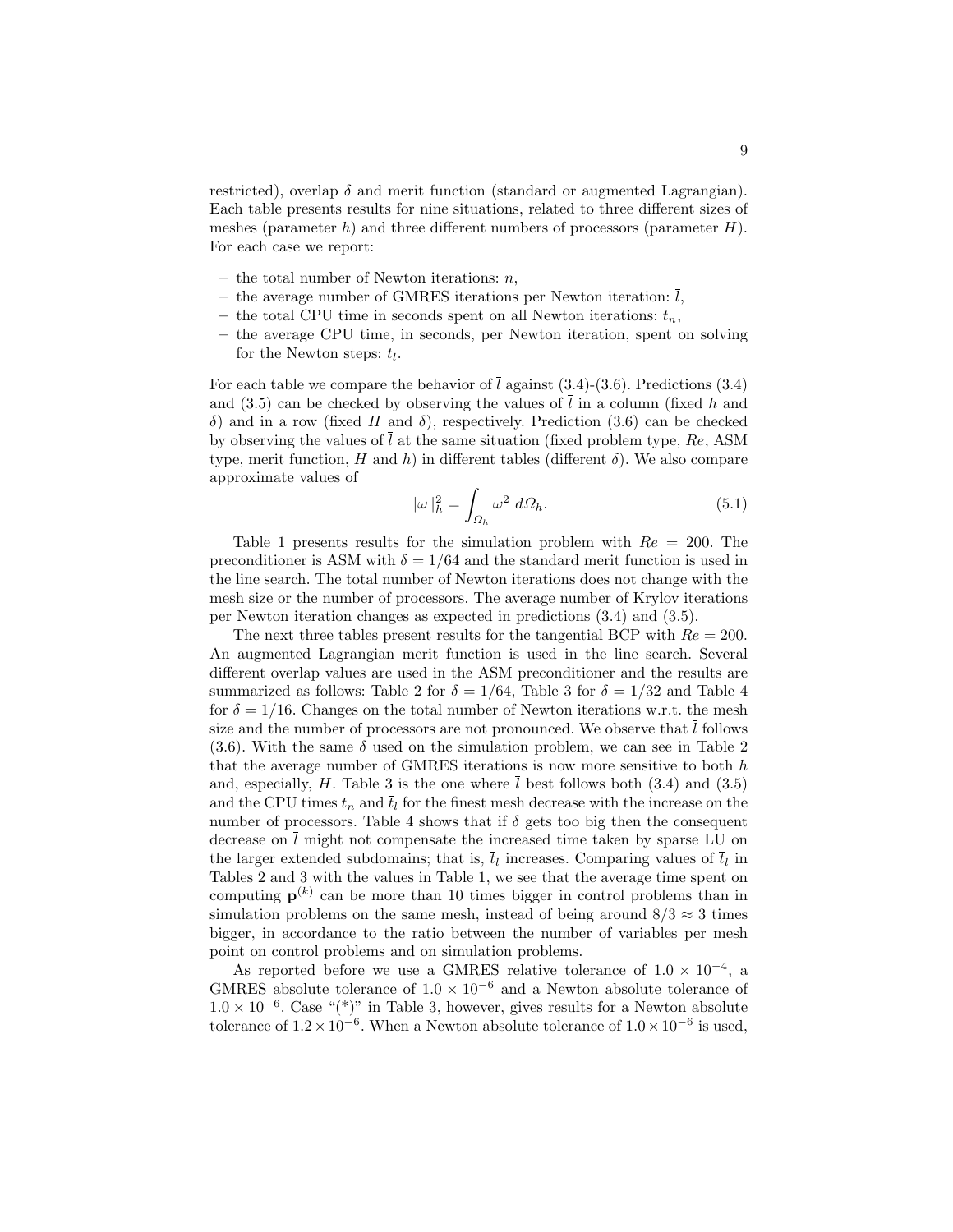although full steps are accepted in some iterations, the line search stalls once  $||F||_2 \approx 1.14 \times 10^{-6}$ . If we change the GMRES relative tolerance to  $1.0 \times 10^{-6}$ and the GMRES absolute tolerance to  $1.0 \times 10^{-13}$  (in order to obtain a more accurate Newton step) then we achieve  $||F||_2 < 1.00 \times 10^{-6}$  with  $n = 6$ ,  $\bar{l} \approx 272$ ,  $t_n \approx 9.38$  and  $\bar{t}_l \approx 1.42$ . Although we performed our tests with fixed GMRES tolerances, this experiment suggests that for more demanding Newton tolerances one might need to use decreasing GMRES tolerances as the outer loop proceeds, as expected by the theory for superlinear convergence of the inexact Newton method [10, 19].

In the next two tables, we change the preconditioner to RAS and everything else stays the same; i.e., these results are for the tangential BCP with  $Re =$ 200 and we use an augmented Lagrangian merit function in the line search. We increase the overlap size in the RAS preconditioner as follows: Table 5 for  $\delta = 1/32$  and Table 6 for  $\delta = 1/16$ . The average number of GMRES iterations continues to follow  $(3.6)$  but now it better follows  $(3.4)$  and  $(3.5)$ . The computing times  $t_n$  and  $\overline{t}_l$  for the finest mesh in Table 6 decrease with the increase on the number of processors. The average number of GMRES iterations is larger in Table 5 than in Table 3, but the saving in communications of RAS compensates this increase so that  $\bar{t}_l$  does not increase proportionally. By comparing finest mesh results on Tables 6 and 4 we see that RAS performs better than the standard ASM in terms of both l and  $\overline{t}_l$ , resulting on a smaller  $t_n$ .

Table 7 presents results for the tangential BCP with  $Re = 250$ , restricted ASM with  $\delta = 1/16$  and augmented Lagrangian merit function. We can see that, with a Reynolds number greater than that in the previous table, both nonlinear  $(n)$  and average linear  $(\bar{l})$  complexities increase.

**Table 1.** Results for the cavity flow simulation problem with  $Re = 200$ , standard ASM with overlap  $\delta = 1/64$  and standard merit function  $\|\mathbf{F}\|_2^2/2$ . *n* is the total number of Newton iterations,  $\overline{l}$  is the average number of Krylov iterations per Newton iteration,  $t_n$  is the total time in seconds spent on all Newton iterations and  $\bar{t}_l$  is the average time in seconds, per Newton iteration, spent on solving for Newton steps. For the case of finest mesh, the number of variables is 198, 147 and  $\|\omega\|_h^2 \approx 55.4$ . See (5.1).

| #      | Mesh           |                                                                                                                                                                                                    |  |                  |                  |  |  |  |  |
|--------|----------------|----------------------------------------------------------------------------------------------------------------------------------------------------------------------------------------------------|--|------------------|------------------|--|--|--|--|
| Procs. | $64 \times 64$ |                                                                                                                                                                                                    |  | $128 \times 128$ | $256 \times 256$ |  |  |  |  |
| 16     |                | $n = 5   t_n \approx 0.83   n = 5   t_n \approx 3.6   n = 5   t_n \approx 18.3  $                                                                                                                  |  |                  |                  |  |  |  |  |
|        |                | $\overline{l} \approx 46 \vert \overline{t}_l \approx 0.13 \vert \overline{l} \approx 47 \vert \overline{t}_l \approx 0.62 \vert \overline{l} \approx 47 \vert \overline{t}_l \approx 3.29$        |  |                  |                  |  |  |  |  |
|        |                | 32 $ n=5 t_n \approx 0.71 n=5 t_n \approx 2.7 n=5 t_n \approx 12.1 $                                                                                                                               |  |                  |                  |  |  |  |  |
|        |                | $\overline{l} \approx 60 \vert \overline{t}_l \approx 0.091 \vert \overline{l} \approx 63 \vert \overline{t}_l \approx 0.46 \vert \overline{l} \approx 63 \vert \overline{t}_l \approx 2.20 \vert$ |  |                  |                  |  |  |  |  |
| 64     |                | $n = 5   t_n \approx 0.70   n = 5   t_n \approx 1.99   n = 5   t_n \approx 7.50  $                                                                                                                 |  |                  |                  |  |  |  |  |
|        |                | $\bar{l} \approx 69 \vert \bar{t}_l \approx 0.077 \vert \bar{l} \approx 80 \vert \bar{t}_l \approx 0.32 \vert \bar{l} \approx 79 \vert \bar{t}_l \approx 1.35 \vert$                               |  |                  |                  |  |  |  |  |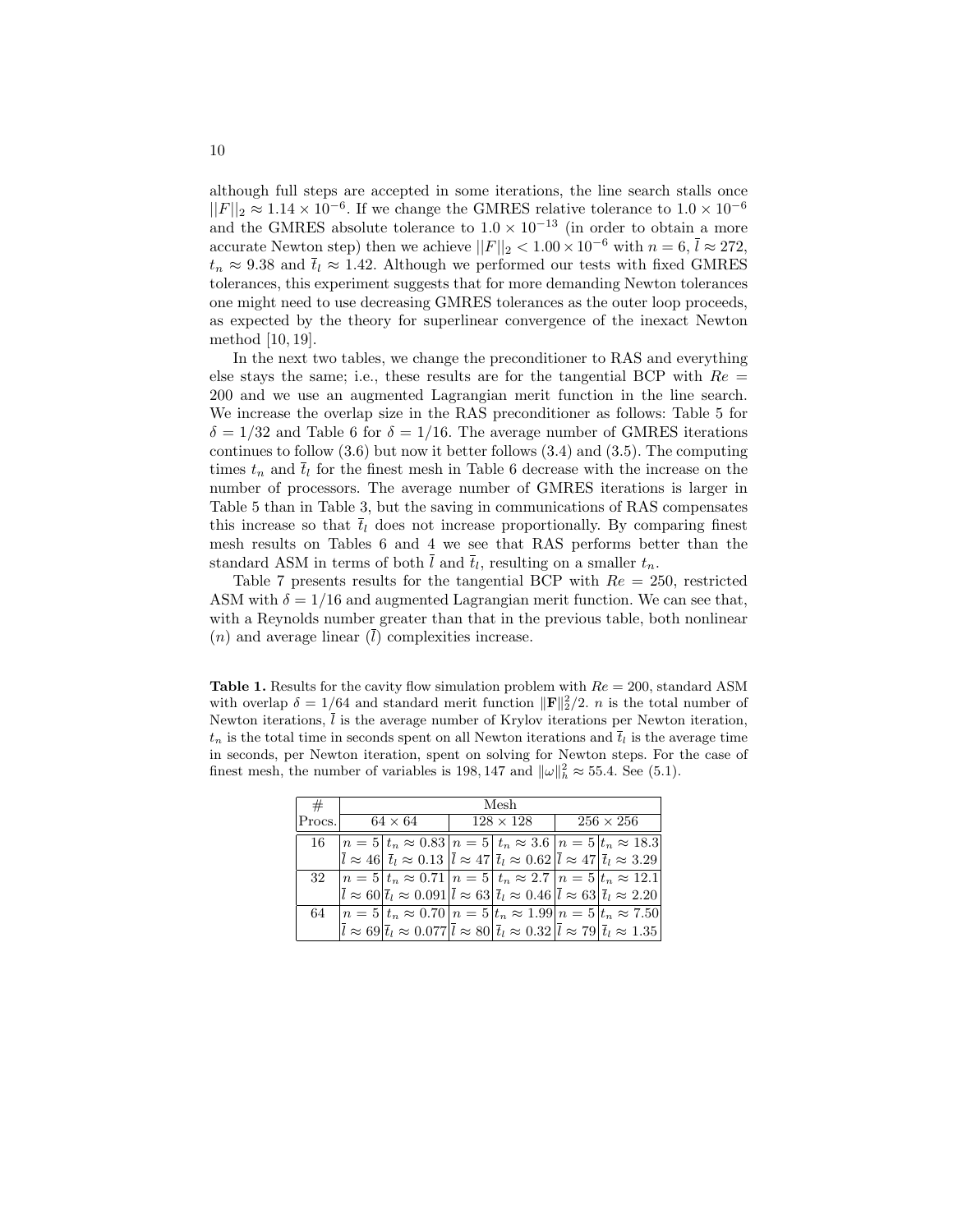**Table 2.** Results for the cavity tangential boundary flow control problem with  $Re =$ 200, standard ASM with overlap  $\delta = 1/64$  and augmented Lagrangian merit function.  $n$  is the total number of Newton iterations,  $\overline{l}$  is the average number of Krylov iterations per Newton iteration,  $t_n$  is the total time in seconds spent on all Newton iterations and  $\overline{t}_l$  is the average time in seconds, per Newton iteration, spent on solving for Newton steps. For the case of finest mesh, the number of variables is 528, 392 and  $\|\omega\|_h^2 \approx 32.5$ . See (5.1).

| #      | Mesh |                                                                                                                                                                                                             |                  |  |  |                  |  |  |  |
|--------|------|-------------------------------------------------------------------------------------------------------------------------------------------------------------------------------------------------------------|------------------|--|--|------------------|--|--|--|
| Procs. |      | $64 \times 64$                                                                                                                                                                                              | $128 \times 128$ |  |  | $256 \times 256$ |  |  |  |
| 16     |      | $n = 7  t_n \approx 9.92   n = 8  t_n \approx 52.1   n = 6  t_n \approx 238$                                                                                                                                |                  |  |  |                  |  |  |  |
|        |      | $\overline{l} \approx 92 \left  \overline{t}_l \approx 1.21 \right  \overline{l} \approx 85 \left  \overline{t}_l \approx 5.78 \right  \overline{l} \approx 100 \left  \overline{t}_l \approx 36.4 \right $ |                  |  |  |                  |  |  |  |
|        |      | 32   $n = 7$ $ t_n \approx 10.3 $ $n = 8$ $ t_n \approx 53.3 $ $n = 6$ $ t_n \approx 264 $                                                                                                                  |                  |  |  |                  |  |  |  |
|        |      | $\bar{l} \approx 208 \vert \bar{t}_l \approx 1.34 \vert \bar{l} \approx 204 \vert \bar{t}_l \approx 6.26 \vert \bar{l} \approx 272 \vert \bar{t}_l \approx 42.5$                                            |                  |  |  |                  |  |  |  |
| 64     |      | $n = 7$ $ t_n \approx 5.39 $ $n = 8$ $ t_n \approx 25.6 $ $n = 6$ $ t_n \approx 108 $                                                                                                                       |                  |  |  |                  |  |  |  |
|        |      | $\bar{l} \approx 187  \bar{t}_l \approx 0.67  \bar{l} \approx 182  \bar{t}_l \approx 2.96  \bar{l} \approx 216  \bar{t}_l \approx 17.1 $                                                                    |                  |  |  |                  |  |  |  |

**Table 3.** Results for the cavity tangential boundary flow control problem with  $Re =$ 200, standard ASM with overlap  $\delta = 1/32$  and augmented Lagrangian merit function. For the case of finest mesh, the number of variables is 528, 392 and  $\|\omega\|_h^2 \approx 32.5$ . Case "(\*)" is discussed in Section 5.

| #      | Mesh                                                                           |                                                                                                                                                                                                       |  |                  |                  |  |  |  |  |
|--------|--------------------------------------------------------------------------------|-------------------------------------------------------------------------------------------------------------------------------------------------------------------------------------------------------|--|------------------|------------------|--|--|--|--|
| Procs. |                                                                                | $64 \times 64$                                                                                                                                                                                        |  | $128 \times 128$ | $256 \times 256$ |  |  |  |  |
| 16     | $n=7$                                                                          | $ t_n \approx 8.22 $ $n = 8 t_n \approx 49.1 $ $n = 7 t_n \approx 254$                                                                                                                                |  |                  |                  |  |  |  |  |
|        |                                                                                | $\overline{l} \approx 58$ $ \overline{t}_l \approx 0.96   \overline{l} \approx 59  \overline{t}_l \approx 5.38   \overline{l} \approx 62  \overline{t}_l \approx 33.1$                                |  |                  |                  |  |  |  |  |
| 32     |                                                                                | $n = 7$ $ t_n \approx 8.32 $ $n = 8$ $ t_n \approx 46.6 $ $n = 6$ $ t_n \approx 199$                                                                                                                  |  |                  |                  |  |  |  |  |
|        |                                                                                | $\overline{l} \approx 119 \left  \overline{t}_l \approx 1.05 \left  \overline{l} \approx 130 \right  \overline{t}_l \approx 5.41 \left  \overline{l} \approx 140 \right  \overline{t}_l \approx 31.6$ |  |                  |                  |  |  |  |  |
| 64     | $n = 7 (*)  t_n \approx 6.21  n = 8  t_n \approx 27.6  n = 6  t_n \approx 110$ |                                                                                                                                                                                                       |  |                  |                  |  |  |  |  |
|        |                                                                                | $\overline{l} \approx 155$ $ \overline{t}_l \approx 0.78  \overline{l} \approx 132  \overline{t}_l \approx 3.18  \overline{l} \approx 143  \overline{t}_l \approx 17.4$                               |  |                  |                  |  |  |  |  |

**Table 4.** Results for the cavity tangential boundary flow control problem with  $Re =$ 200, standard ASM with overlap  $\delta = 1/16$  and augmented Lagrangian merit function. For the case of finest mesh, the number of variables is 528, 392 and  $\|\omega\|_h^2 \approx 32.5$ .

| #      | Mesh |                |  |                                                                                                                                                                                                                                                                                                                                                                                                                    |  |                  |  |  |  |
|--------|------|----------------|--|--------------------------------------------------------------------------------------------------------------------------------------------------------------------------------------------------------------------------------------------------------------------------------------------------------------------------------------------------------------------------------------------------------------------|--|------------------|--|--|--|
| Procs. |      | $64 \times 64$ |  | $128 \times 128$                                                                                                                                                                                                                                                                                                                                                                                                   |  | $256 \times 256$ |  |  |  |
| 16     |      |                |  | $n = 7  t_n \approx 9.65 $ $n = 8  t_n \approx 59.2 $ $n = 7  t_n \approx 744 $                                                                                                                                                                                                                                                                                                                                    |  |                  |  |  |  |
|        |      |                |  | $\overline{l} \approx 47 \left  \overline{t}_l \approx 1.16 \right  \overline{l} \approx 44 \left  \overline{t}_l \approx 6.62 \right  \overline{l} \approx 50 \left  \overline{t}_l \approx 103 \right $                                                                                                                                                                                                          |  |                  |  |  |  |
|        |      |                |  | 32   $n = 7$ $ t_n \approx 10.8 $ $n = 8$ $ t_n \approx 75.1 $ $n = 7$ $ t_n \approx 616$                                                                                                                                                                                                                                                                                                                          |  |                  |  |  |  |
|        |      |                |  | $ \bar{l} \approx 100 \,   \bar{t}_l \approx 1.39 \,   \bar{l} \approx 108 \,   \bar{t}_l \approx 8.96 \,   \bar{l} \approx 149 \,   \bar{t}_l \approx 86.3 \,   \bar{l} \approx 100 \,   \bar{t}_l \approx 100 \,   \bar{t}_l \approx 100 \,   \bar{t}_l \approx 100 \,   \bar{t}_l \approx 100 \,   \bar{t}_l \approx 100 \,   \bar{t}_l \approx 100 \,   \bar{t}_l \approx 100 \,   \bar{t}_l \approx 100 \,  $ |  |                  |  |  |  |
| 64     |      |                |  | $n = 6$ $ t_n \approx 6.36 $ $n = 8$ $ t_n \approx 56.5 $ $n = 7$ $ t_n \approx 331 $                                                                                                                                                                                                                                                                                                                              |  |                  |  |  |  |
|        |      |                |  | $ \bar{l} \approx 104  \bar{t}_l \approx 0.94  \bar{l} \approx 115  \bar{t}_l \approx 6.79  \bar{l} \approx 128  \bar{t}_l \approx 46.4$                                                                                                                                                                                                                                                                           |  |                  |  |  |  |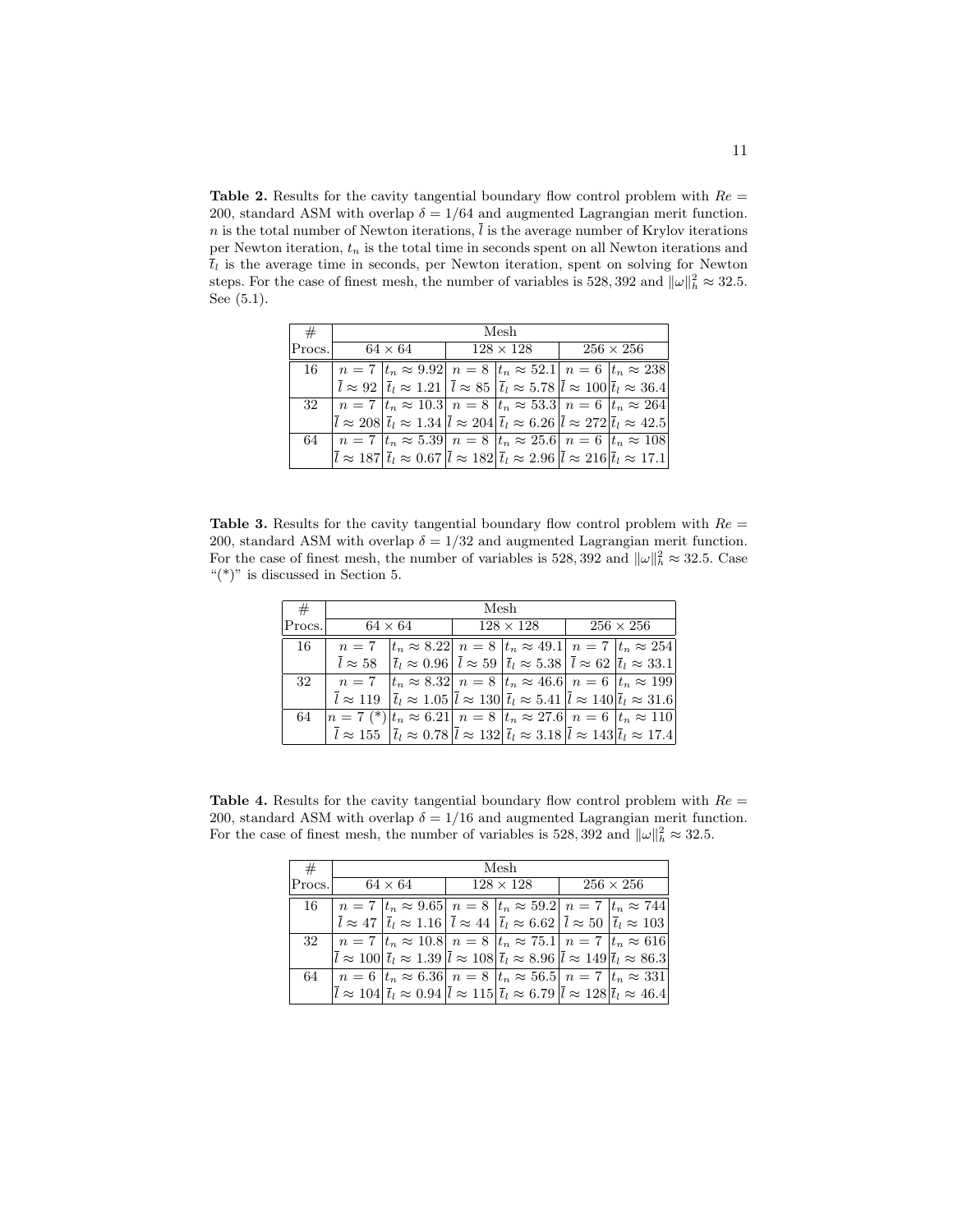Table 5. Results for the cavity tangential boundary flow control problem with  $Re =$ 200, restricted ASM with overlap  $\delta = 1/32$  and augmented Lagrangian merit function. n is the total number of Newton iterations,  $\overline{l}$  is the average number of Krylov iterations per Newton iteration,  $t_n$  is the total time in seconds spent on all Newton iterations and  $\overline{t}_l$  is the average time in seconds, per Newton iteration, spent on solving for Newton steps. For the case of finest mesh, the number of variables is 528, 392 and  $\|\omega\|_h^2 \approx 32.5$ . See (5.1).

| #      | Mesh           |                                                                                                                                                                                                            |                  |  |  |                  |  |  |  |
|--------|----------------|------------------------------------------------------------------------------------------------------------------------------------------------------------------------------------------------------------|------------------|--|--|------------------|--|--|--|
| Procs. | $64 \times 64$ |                                                                                                                                                                                                            | $128 \times 128$ |  |  | $256 \times 256$ |  |  |  |
| 16     |                | $n = 7  t_n \approx 8.33 $ $n = 9  t_n \approx 53.1 $ $n = 7  t_n \approx 253 $                                                                                                                            |                  |  |  |                  |  |  |  |
|        |                | $\overline{l} \approx 59 \left  \overline{t}_l \approx 0.98 \right  \overline{l} \approx 57 \left  \overline{t}_l \approx 5.15 \right  \overline{l} \approx 62 \left  \overline{t}_l \approx 32.9 \right $ |                  |  |  |                  |  |  |  |
|        |                | 32   $n = 7$ $ t_n \approx 8.47 $ $n = 8$ $ t_n \approx 46.9 $ $n = 6$ $ t_n \approx 211 $                                                                                                                 |                  |  |  |                  |  |  |  |
|        |                | $ \bar{l} \approx 131  \bar{t}_l \approx 1.07  \bar{l} \approx 134  \bar{t}_l \approx 5.45  \bar{l} \approx 154  \bar{t}_l \approx 33.6$                                                                   |                  |  |  |                  |  |  |  |
| 64     |                | $n = 7$ $ t_n \approx 6.38 $ $n = 8$ $ t_n \approx 30.1 $ $n = 6$ $ t_n \approx 132 $                                                                                                                      |                  |  |  |                  |  |  |  |
|        |                | $\overline{l} \approx 175 \vert \overline{t}_l \approx 0.81 \vert \overline{l} \approx 162 \vert \overline{t}_l \approx 3.50 \vert \overline{l} \approx 184 \vert \overline{t}_l \approx 21.1 \vert$       |                  |  |  |                  |  |  |  |

**Table 6.** Results for the cavity tangential boundary flow control problem with  $Re =$ 200, restricted ASM with overlap  $\delta = 1/16$  and augmented Lagrangian merit function. For the case of finest mesh, the number of variables is 528, 392 and  $\|\omega\|_h^2 \approx 32.5$ .

| #      | Mesh |                |  |                                                                                                                                                                                                                  |                  |  |  |  |  |
|--------|------|----------------|--|------------------------------------------------------------------------------------------------------------------------------------------------------------------------------------------------------------------|------------------|--|--|--|--|
| Procs. |      | $64 \times 64$ |  | $128\times128$                                                                                                                                                                                                   | $256 \times 256$ |  |  |  |  |
| 16.    |      |                |  | $n = 7$ $ t_n \approx 9.66 n = 8 t_n \approx 60.7 n = 7 t_n \approx 743$                                                                                                                                         |                  |  |  |  |  |
|        |      |                |  | $\overline{l} \approx 47 \left  \overline{t}_l \approx 1.15 \left  \overline{l} \approx 46 \right  \overline{t}_l \approx 6.80 \left  \overline{l} \approx 51 \left  \overline{t}_l \approx 103 \right  \right.$ |                  |  |  |  |  |
|        |      |                |  | 32   $n = 7$   $t_n \approx 9.49$   $n = 8$   $t_n \approx 65.5$   $n = 6$   $t_n \approx 436$                                                                                                                   |                  |  |  |  |  |
|        |      |                |  | $\overline{l} \approx 90 \left  \overline{t}_l \approx 1.21 \left  \overline{l} \approx 86 \right  \overline{t}_l \approx 7.7 \left  \overline{l} \approx 98 \left  \overline{t}_l \approx 71.0 \right  \right.$ |                  |  |  |  |  |
| 64     |      |                |  | $n = 7  t_n \approx 7.18   n = 9  t_n \approx 56.9   n = 7  t_n \approx 309$                                                                                                                                     |                  |  |  |  |  |
|        |      |                |  | $ \bar{l} \approx 105  \bar{t}_l \approx 0.91  \bar{l} \approx 97  \bar{t}_l \approx 6.1  \bar{l} \approx 114  \bar{t}_l \approx 43.3$                                                                           |                  |  |  |  |  |
|        |      |                |  |                                                                                                                                                                                                                  |                  |  |  |  |  |

Table 7. Results for the cavity tangential boundary flow control problem with  $Re =$ 250, restricted ASM with overlap  $\delta = 1/16$  and augmented Lagrangian merit function. For the case of finest mesh, the number of variables is 528, 392 and  $\|\omega\|_h^2 \approx 50.2$ .

| #      | Mesh           |  |  |                  |  |                                                                                                                                                                                                           |  |  |  |
|--------|----------------|--|--|------------------|--|-----------------------------------------------------------------------------------------------------------------------------------------------------------------------------------------------------------|--|--|--|
| Procs. | $64 \times 64$ |  |  | $128 \times 128$ |  | $256 \times 256$                                                                                                                                                                                          |  |  |  |
| 16     |                |  |  |                  |  | $n = 11  t_n \approx 15.8   n = 13  t_n \approx 110   n = 10  t_n \approx 1090$                                                                                                                           |  |  |  |
|        |                |  |  |                  |  | $\overline{l} \approx 51 \left  \overline{t}_l \approx 1.22 \right  \overline{l} \approx 55 \left  \overline{t}_l \approx 7.67 \right  \overline{l} \approx 55 \left  \overline{t}_l \approx 106 \right $ |  |  |  |
|        |                |  |  |                  |  | 32 $ n=11 t_n \approx 17.2 n=13 t_n \approx 126 n=9 t_n \approx 726$                                                                                                                                      |  |  |  |
|        |                |  |  |                  |  | $\overline{l} \approx 107 \vert \overline{t}_l \approx 1.42 \vert \overline{l} \approx 112 \vert \overline{t}_l \approx 9.23 \vert \overline{l} \approx 123 \vert \overline{t}_l \approx 79.0$            |  |  |  |
| 64     |                |  |  |                  |  | $n = 10$ $t_n \approx 12.6$ $n = 13$ $t_n \approx 102$ $n = 9$ $t_n \approx 504$                                                                                                                          |  |  |  |
|        |                |  |  |                  |  | $\overline{l} \approx 135  \overline{t}_l \approx 1.16  \overline{l} \approx 139  \overline{t}_l \approx 7.62  \overline{l} \approx 180  \overline{t}_l \approx 55.1$                                     |  |  |  |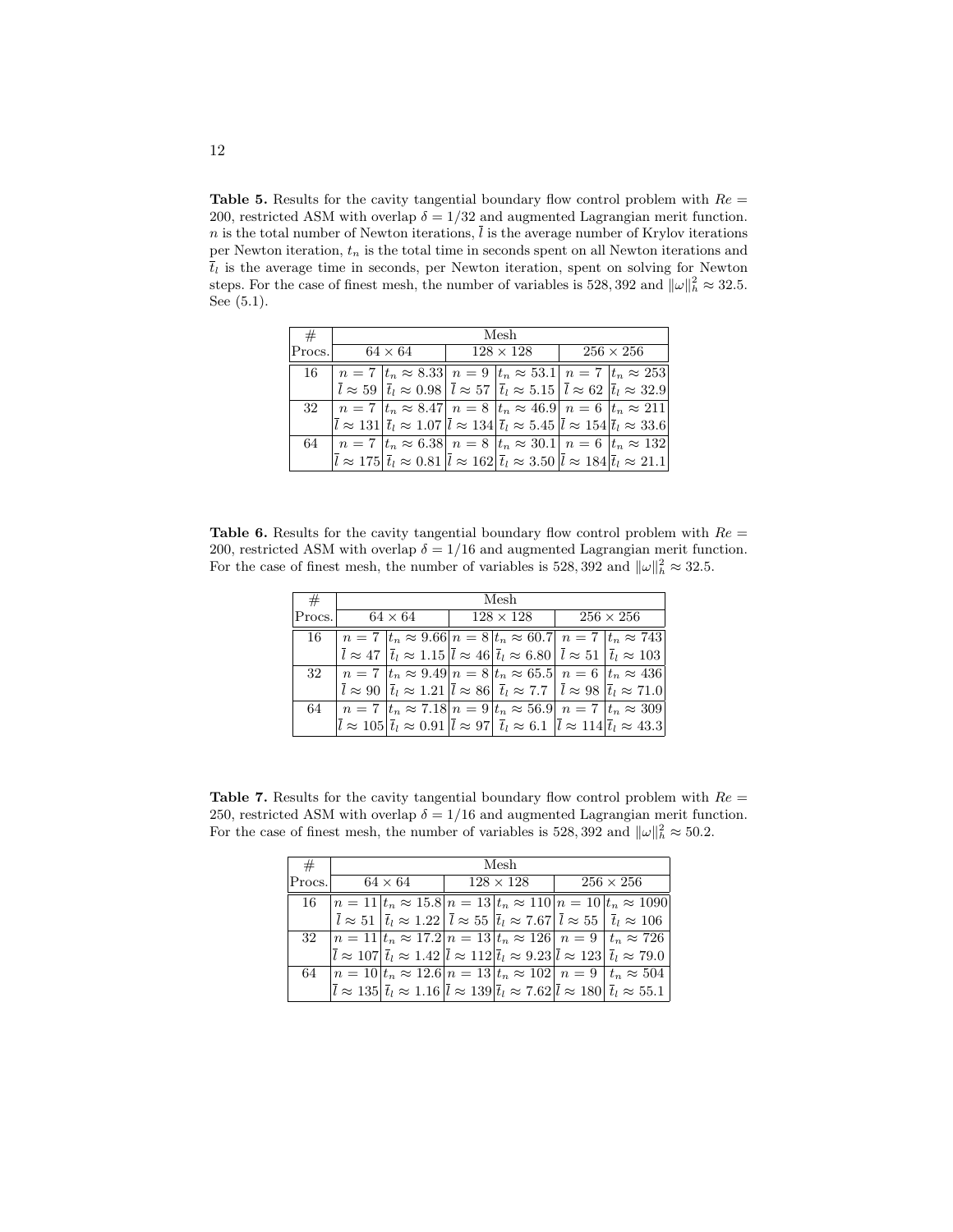## 6 Conclusions

We have developed a general LNKSz algorithm for PDE constrained optimization problems and applied it to some tangential boundary control problems involving two-dimensional incompressible Navier-Stokes equations. In our numerical experiments the LNKSz algorithm, together with an augmented Lagrangian merit function, provides a fully parallel and robust solution method. The one-level additive Schwarz preconditioned GMRES, with a proper overlap, works well for the indefinite linearized KKT systems. A proper overlap for a control problem seems to be greater than a proper overlap for a simulation problem. More precisely, in our experiments the proper overlaps are two to four times greater in the control problems. For larger overlaps the restricted version of ASM seems to perform better than the standard ASM as a preconditioner for linearized KKT systems. Theoretically, as a full space SQP method, LNKSz does not guarantee descent directions, and the solution of the KKT system through proper steps is guaranteed only to be a local minimum. However, in our numerical tests, the computed steps are always descent directions and  $\|\omega\|_h^2$  decreases with the computed boundary control.

# References

- 1. S. Balay, K. Buschelman, W. D. Gropp, D. Kaushik, M. Knepley, L. C. McInnes, B. F. Smith, and H. Zhang, Portable, Extensible Toolkit for Scientific computation (PETSc) home page. http://www.mcs.anl.gov/petsc, 2003.
- 2. G. Biros and O. Ghattas, Parallel Lagrange-Newton-Krylov-Schur methods for PDE-constrained optimization, part I: the Krylov-Schur solver, SIAM J. Sci. Comput., to appear.
- 3.  $\frac{1}{2}$ , Parallel Lagrange-Newton-Krylov-Schur methods for PDE-constrained optimization, part II: the Lagrange-Newton solver and its application to optimal control of steady viscous flows, SIAM J. Sci. Comput., to appear.
- 4. X.-C. Cai, M. Dryja, and M. Sarkis, Restricted additive Schwarz preconditioners with harmonic overlap for symmetric positive definite linear systems, SIAM J. Numer. Anal., 41 (2003), pp. 1209-1231.
- 5. X.-C. Cai, W. D. Gropp, D. E. Keyes, R. G. Melvin, and D. P. Young, Parallel Newton-Krylov-Schwarz algorithms for the transonic full potential equation, SIAM J. Sci. Comput., 19 (1998), pp. 246-265.
- 6. X.-C. Cai and D. E. Keyes, Nonlinearly preconditioned inexact Newton algorithms, SIAM J. Sci. Comput., 24 (2002), pp. 183-200.
- 7. X.-C. Cai, D. E. Keyes, and L. Marcinkowski, Nonlinear additive Schwarz preconditioners and applications in computational fluid dynamics, Int. J. Numer. Meth. Fluids, 40 (2002), pp. 1463-1470.
- 8. X.-C. Cai and M. Sarkis, A restricted additive schwarz preconditioner for general sparse linear systems, SIAM J. Sci. Comput., 21 (1999), pp. 792–797.
- 9. T. F. COLEMAN AND J. J. MORÉ, Estimation of sparse Jacobian matrices and graph coloring problem, SIAM J. Numer. Anal., 20 (1983), pp. 243-209.
- 10. J. E. Dennis Jr. and R. B. Schnabel, Numerical Methods for Unsconstrained Optimization and Nonlinear Equations, SIAM, second ed., 1996.